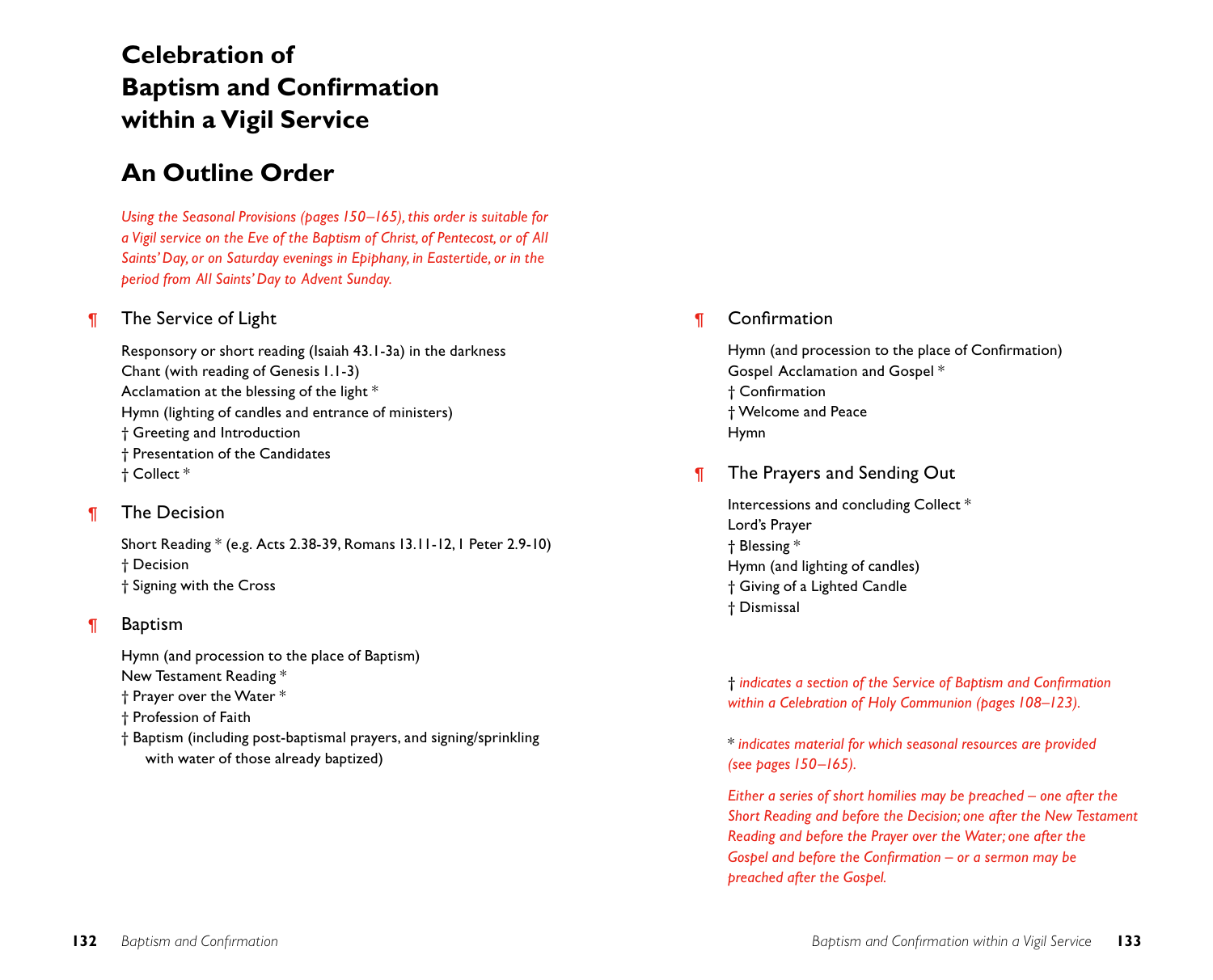# **Celebration of Baptism and Confirmation within a Vigil Service on the Eve of Pentecost**

#### **Notes**

#### **1 Seasonal variations**

Using the relevant Seasonal Provisions (pages 150–165), this service may appropriately be celebrated on the Eve of the Baptism of Christ or on Saturdays in Epiphany, on Saturdays in Eastertide, and on the Eve of All Saints' Day or on Saturdays between All Saints' Day and Advent Sunday.

#### **2 Holy Baptism and Confirmation**

The Notes to Holy Baptism and Confirmation (pages 128–131) apply equally to this service.

#### **3 Ministries**

The bishop presides over the whole service, but may share with other ministers or delegate to them the Signing with the Cross. He may delegate the administration of the water of baptism to another lawful minister.

The deacon lights the large candle, says the Blessing of the Light and proclaims the Gospel.

Where there are a large number of candidates, the Bishop may invite suffragan or other assistant bishops to join him in laying on hands. In this case candidates come before each of the confirming bishops, who address each of them by name and may anoint them. The bishops then lay hands on the candidates before each of them, praying 'Confirm, O Lord, … ' together.

#### **4 The Sermon**

Either a series of short homilies may be preached – one after the Short Reading and before the Decision; one after the New Testament Reading and before the Prayer over the Water; and one after the Gospel and before the Confirmation – or a sermon may be preached after the Gospel.

#### **5 Prayer of Intercession**

In the Prayers of Intercession, the biddings are appropriately read by one of the newly baptized or confirmed. The Post Communion may be used to conclude the Prayers of Intercession.

# **Celebration of Baptism and Confirmation within a Vigil Service on the Eve of Pentecost**

*Before the service, silence is kept.*

# ¶ *The Service of Light*

*In the darkness this prophecy may be read*

Isaiah 43.1-3a,6b,7

#### *or this responsory may be used*

Fear not, for I have redeemed you. I have called you by name; you are mine.

- *All* **Fear not, for I have redeemed you. I have called you by name; you are mine.** When you pass through the waters, I will be with you. When you walk through fire, you shall not be burned.
- *All* **I have called you by name; you are mine.** Glory to the Father, and to the Son and to the Holy Spirit.
- *All* **Fear not, for I have redeemed you. I have called you by name; you are mine.** *from Isaiah 43*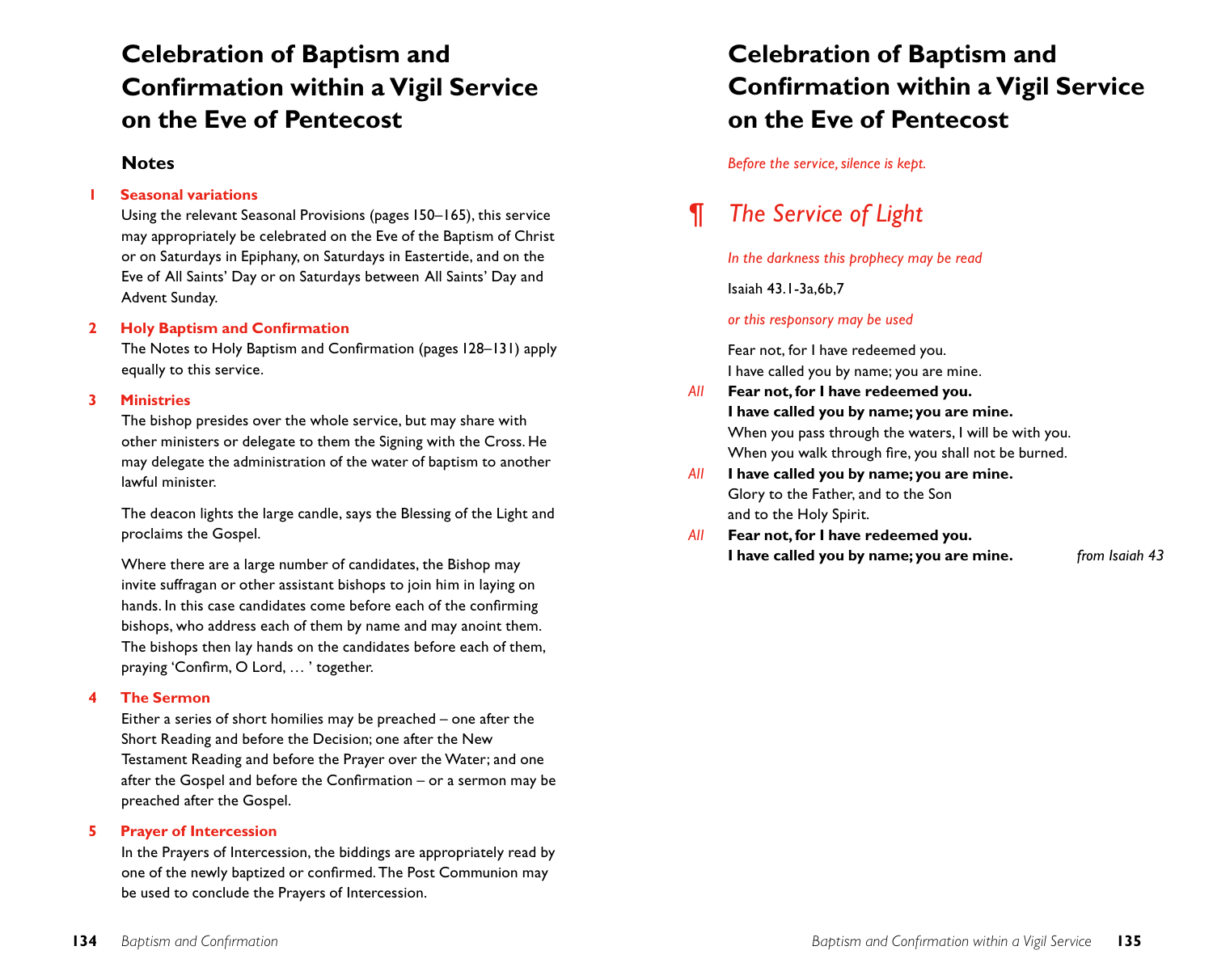## **Blessing of the Light**

*During the chant Veni, Sancte Spiritus or some other (which is unaccompanied), these verses are read and a large candle is lit*

Genesis 1.1-3

*Deacon* Let us give thanks to the Lord our God *All* **who is worthy of all thanksgiving and praise.**

- *Deacon* Blessed are you, Lord God of all creation, to you be glory and praise for ever. Raised to your right hand on high the ascended Christ shows the prints of love and bestows on us the gifts of grace. As your Spirit renews the face of the earth, may we bring forth the fruits of the Spirit and reveal your glory in all the world. Blessed be God, Father, Son and Holy Spirit.
	- *All* **Blessed be God for ever.**

*The lights are lit, and the bishop's procession enters as a hymn is sung.*

### **The Greeting**

#### *Bishop* Blessed be God, Father, Son and Holy Spirit.

*All* **Blessed be his kingdom, now and for ever. Amen.**

Alleluia. Christ is risen. **He is risen indeed. Alleluia.**

There is one body and one spirit.

- *All* **There is one hope to which we were called;** one Lord, one faith, one baptism,
- *All* **one God and Father of all.**

Peace be with you

*All* **and also with you.**

*The bishop welcomes the congregation and introduces the service.*

## **Presentation of the Candidates**

#### *The sponsors present the candidates for baptism and confirmation, saying*

#### **I present** *N* **to be** *(baptized and)* **confirmed.**

#### *The bishop asks those who are candidates for baptism*

Do you wish to be baptized? **I do.**

#### *The bishop asks those who are candidates for confirmation*

Have you been baptized in the name of the Father, and of the Son, and of the Holy Spirit? **I have.**

#### *The bishop asks all the candidates*

Are you ready with your own mouth and from your own heart to affirm your faith in Jesus Christ? **I am.**

#### *The bishop addresses the whole congregation*

Faith is the gift of God to his people. In baptism the Lord is adding to our number those whom he is calling. People of God, will you welcome *these* candidates and uphold *them* in *their* life in Christ?

*All* **With the help of God, we will.**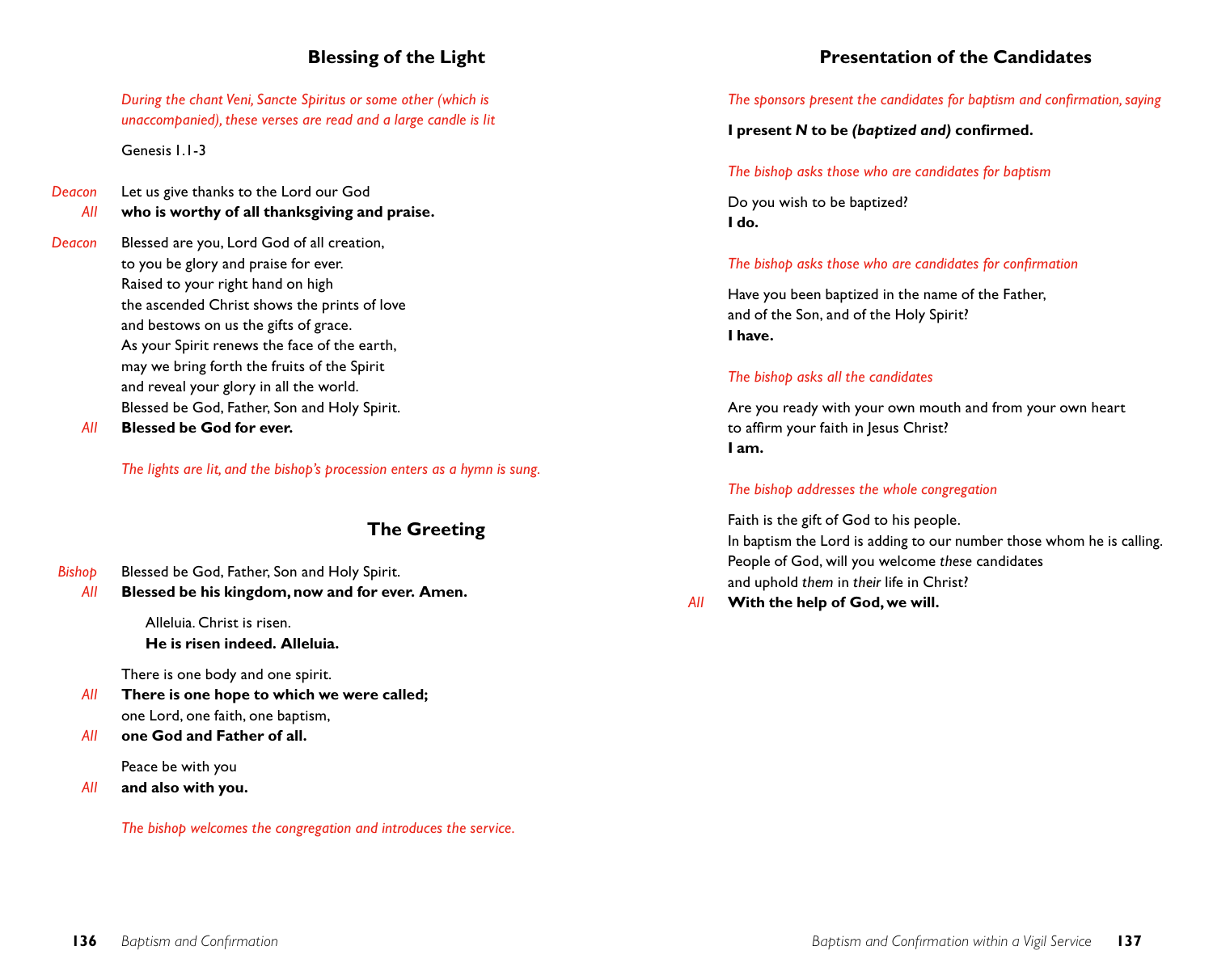## **The Collect**

#### *Bishop* Let us pray.

#### *A short period of silence is kept.*

*Bishop* God, who as at this time

taught the hearts of your faithful people by sending to them the light of your Holy Spirit: grant us by the same Spirit to have a right judgement in all things and evermore to rejoice in his holy comfort; through the merits of Christ Jesus our Saviour, who is alive and reigns with you, in the unity of the Holy Spirit, one God, now and for ever.

*All* **Amen.**

## ¶ *The Decision*

## **Short Reading**

#### Acts 2.38,39

#### *At the end the reader may say*

This is the word of the Lord.

*All* **Thanks be to God.**

### **The Decision**

#### *The bishop addresses all the candidates*

In baptism, God calls us out of darkness into his marvellous light. To follow Christ means dying to sin and rising to new life with him. Therefore I ask:

Do you reject the devil and all rebellion against God? **I reject them.**

Do you renounce the deceit and corruption of evil? **I renounce them.**

Do you repent of the sins that separate us from God and neighbour? **I repent of them.**

Do you turn to Christ as Saviour? **I turn to Christ.**

Do you submit to Christ as Lord? **I submit to Christ.**

Do you come to Christ, the way, the truth and the life? **I come to Christ.**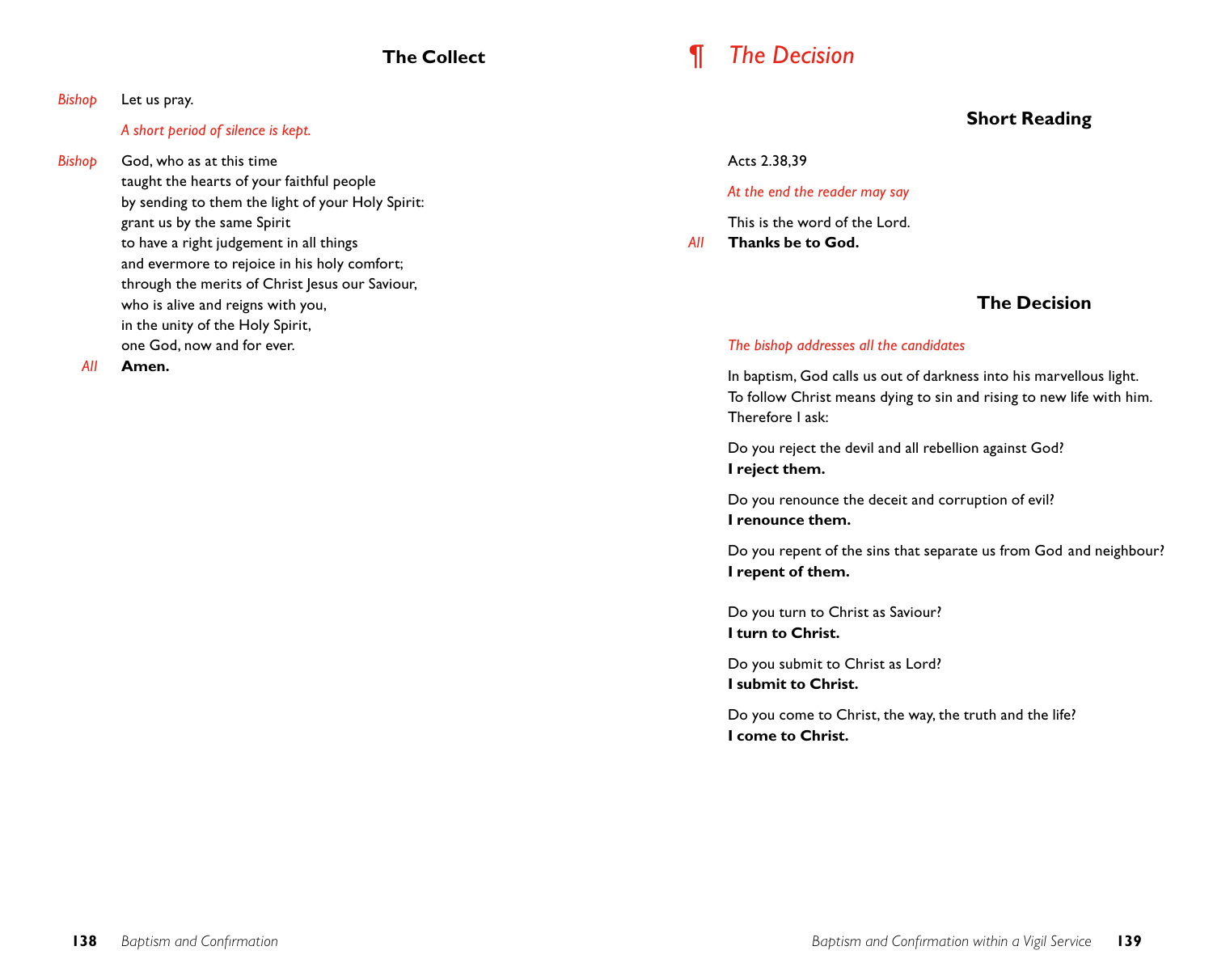## **Signing with the Cross**

*The bishop or another minister makes the sign of the cross on the forehead of each candidate for baptism, saying*

Christ claims you for his own. Receive the sign of his cross.

*The bishop may invite their sponsors to sign the candidates with the sign of the cross. When all the candidates for baptism have been signed, the bishop says to them* 

Do not be ashamed to confess the faith of Christ crucified.

*All* **Fight valiantly as a disciple of Christ against sin, the world and the devil, and remain faithful to Christ to the end of your life.**

May almighty God deliver you from the powers of darkness, restore in you the image of his glory, and lead you in the light and obedience of Christ.

*All* **Amen.**

## ¶ *Baptism*

*The bishop leads the candidates to the font, as a hymn is sung.*

## **New Testament Reading**

Romans 8.1-11 or Galatians 5.22 – 6.2

#### *At the end the reader says*

This is the word of the Lord.

*All* **Thanks be to God.**

#### **Prayer over the Water**

#### *The bishop stands before the water of baptism and says*

Praise God who made heaven and earth,

*All* **who keeps his promise for ever.**

Let us give thanks to the Lord our God.

*All* **It is right to give thanks and praise.**

Almighty God, whose Son Jesus Christ was baptized in the river Jordan: we thank you for the gift of water to cleanse us and revive us.

We thank you that through the waters of the Red Sea you led your people out of slavery to freedom in the Promised Land.

We thank you that through the deep waters of death you brought your Son, and raised him to life in triumph.

Bless this water, that your servants who are washed in it may be made one with Christ in his death and in his resurrection, to be cleansed and delivered from all sin.

Send your Holy Spirit upon them,

bring them to new birth in the household of faith, and raise them with Christ to full and eternal life; for all might, majesty, authority and power are yours, now and for ever.

*All* **Amen.**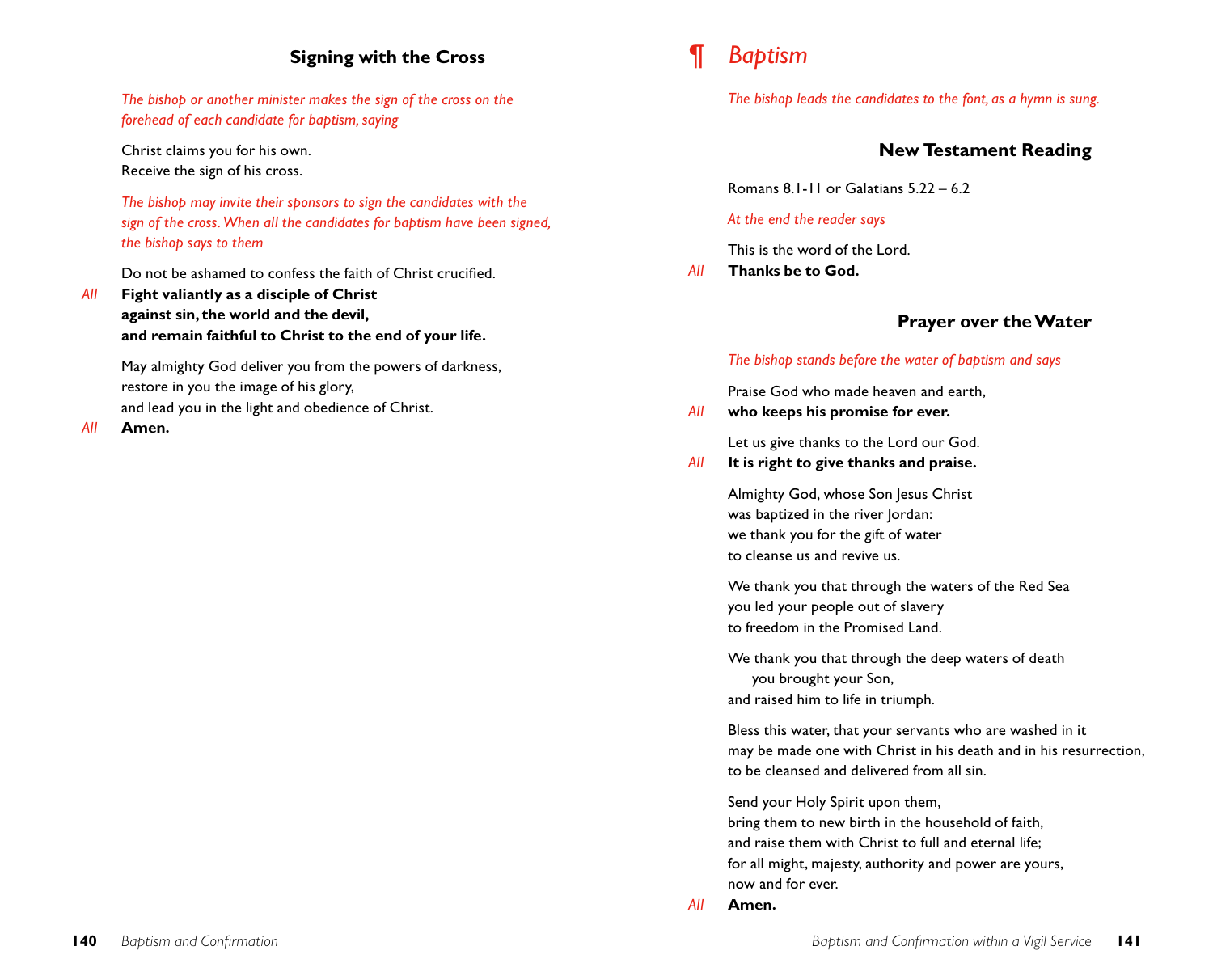## **Profession of Faith**

#### *The bishop addresses the congregation*

Brothers and sisters, I ask you to profess together with *these candidates* the faith of the Church.

Do you believe and trust in God the Father?

*All* **I believe in God, the Father almighty, creator of heaven and earth.**

Do you believe and trust in his Son Jesus Christ?

*All* **I believe in Jesus Christ, his only Son, our Lord, who was conceived by the Holy Spirit, born of the Virgin Mary, suffered under Pontius Pilate, was crucified, died, and was buried; he descended to the dead. On the third day he rose again; he ascended into heaven, he is seated at the right hand of the Father, and he will come to judge the living and the dead.**

Do you believe and trust in the Holy Spirit?

*All* **I believe in the Holy Spirit, the holy catholic Church, the communion of saints, the forgiveness of sins, the resurrection of the body, and the life everlasting. Amen.**

*The bishop addresses each candidate for baptism by name, saying* 

*N*, is this your faith?

*and candidates answer in their own words, or*  **This is my faith.**

*The bishop or another minister pours water on each candidate three times, saying*

*N*, I baptize you in the name of the Father, and of the Son, and of the Holy Spirit.

*All* **Amen.**

#### *When all have been baptized, the bishop says*

May God, who has received you by baptism into his Church, pour upon you the riches of his grace, that within the company of Christ's pilgrim people you may daily be renewed by his anointing Spirit, and come to the inheritance of the saints in glory.

*All* **Amen.**

*The candidates for confirmation who have previously been baptized may come forward to the font and sign themselves with water, or the bishop may sprinkle them, after which the bishop invites the congregation to join him in praying*

#### *All* **Almighty God,**

**we thank you for our fellowship in the household of faith with all who have been baptized into your name. Keep us faithful to our baptism, and so make us ready for that day when the whole creation shall be made perfect in your Son, our Saviour Jesus Christ. Amen.**

*During the singing of a hymn, the bishop leads the candidates to the place of Confirmation.*

## **Baptism**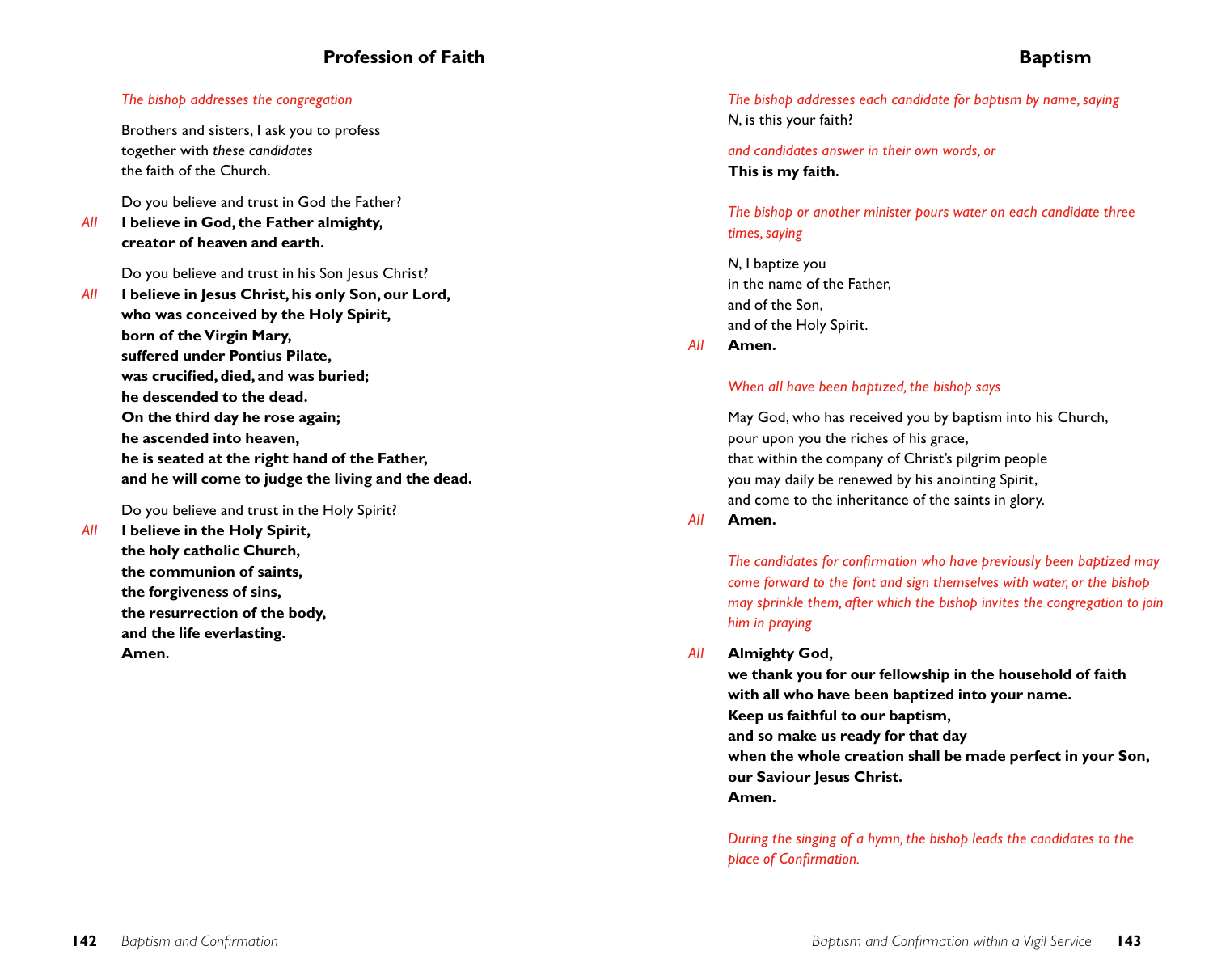## **Gospel Reading**

#### *The congregation remains standing.*

*Deacon* Alleluia, alleluia. Your words are spirit, Lord, and they are life.

- *All* **Alleluia, alleluia.**
- *Deacon* Hear the Gospel of our Lord lesus Christ according to John.

*All* **Glory to you, O Lord.**

*The deacon reads the Gospel*

John 7.37-39 or John 14.5-18

*At the end the deacon says*

This is the Gospel of the Lord.

*All* **Praise to you, O Christ.**

# ¶ *Confirmation*

## *The bishop stands before those who are to be confirmed and says*

Our help is in the name of the Lord

- *All* **who has made heaven and earth.**
	- Blessed be the name of the Lord
- *All* **now and for ever. Amen.**

#### *The bishop extends his hands towards those to be confirmed and says*

Almighty and ever-living God, you have given these your servants new birth in baptism by water and the Spirit, and have forgiven them all their sins. Let your Holy Spirit rest upon them: the Spirit of wisdom and understanding; the Spirit of counsel and inward strength; the Spirit of knowledge and true godliness; and let their delight be in the fear of the Lord.

*All* **Amen.**

*The bishop addresses each candidate by name*

*N*, God has called you by name and made you his own.

*He then lays his hand on the head of each, saying*

Confirm, O Lord, your servant with your Holy Spirit.

*All* **Amen.**

*The bishop invites the congregation to pray for all those on whom hands have been laid*

*All* **Defend, O Lord, these your servants with your heavenly grace, that they may continue yours for ever, and daily increase in your Holy Spirit more and more until they come to your everlasting kingdom. Amen.**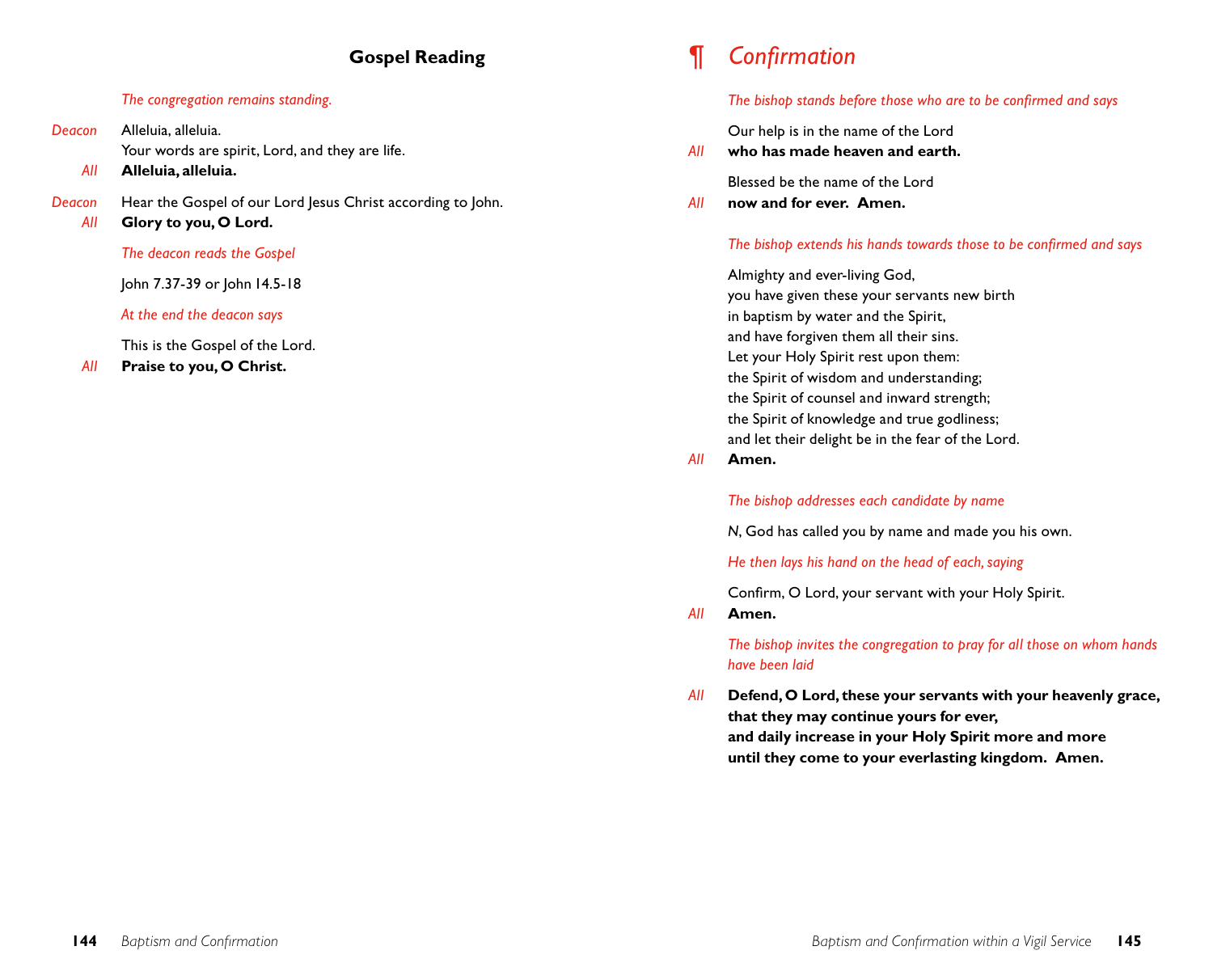### **The Peace**

*Bishop* God has made us one in Christ. He has set his seal upon us and, as a pledge of what is to come, has given the Spirit to dwell in our hearts.

The peace of the Lord be always with you

*All* **and also with you.**

*Deacon* Let us offer one another a sign of peace.

*All may exchange a sign of peace.*

## ¶ *The Prayers and Sending Out*

## **Prayers of Intercession**

#### *The bishop says to the newly baptized and confirmed*

You now share, with all the members of the Church, the privilege of praying to our Father, through his Son Jesus Christ, in the power of the Holy Spirit.

As a royal priesthood, let us pray to the Father through Christ who ever lives to intercede for us.

*Intercessor* Reveal your kingdom among the nations; as we pray for our brothers and sisters throughout the world, may peace abound and justice flourish.

#### *A period of silence is kept.*

Your name be hallowed.

*All* **Your kingdom come.**

Send down upon us the gift of your Holy Spirit and renew your Church with power from on high.

#### *A period of silence is kept.*

Your name be hallowed.

*All* **Your kingdom come.**

Deliver the oppressed, strengthen the weak, heal and restore your creation.

#### *A period of silence is kept.*

Your name be hallowed.

*All* **Your kingdom come.**

Rejoicing in the fellowship of the Church on earth, we join our prayers with all the saints in glory.

#### *A period of silence is kept.*

Your name be hallowed.

*All* **Your kingdom come.**

#### *The bishop concludes the intercessions with this collect*

God of mercy, by whose grace alone we are accepted and equipped for your service: stir up in us the gifts of your Holy Spirit and make us worthy of our calling; that we may bring forth the fruit of the Spirit in love and joy and peace; through Jesus Christ our Lord.

*All* **Amen.**